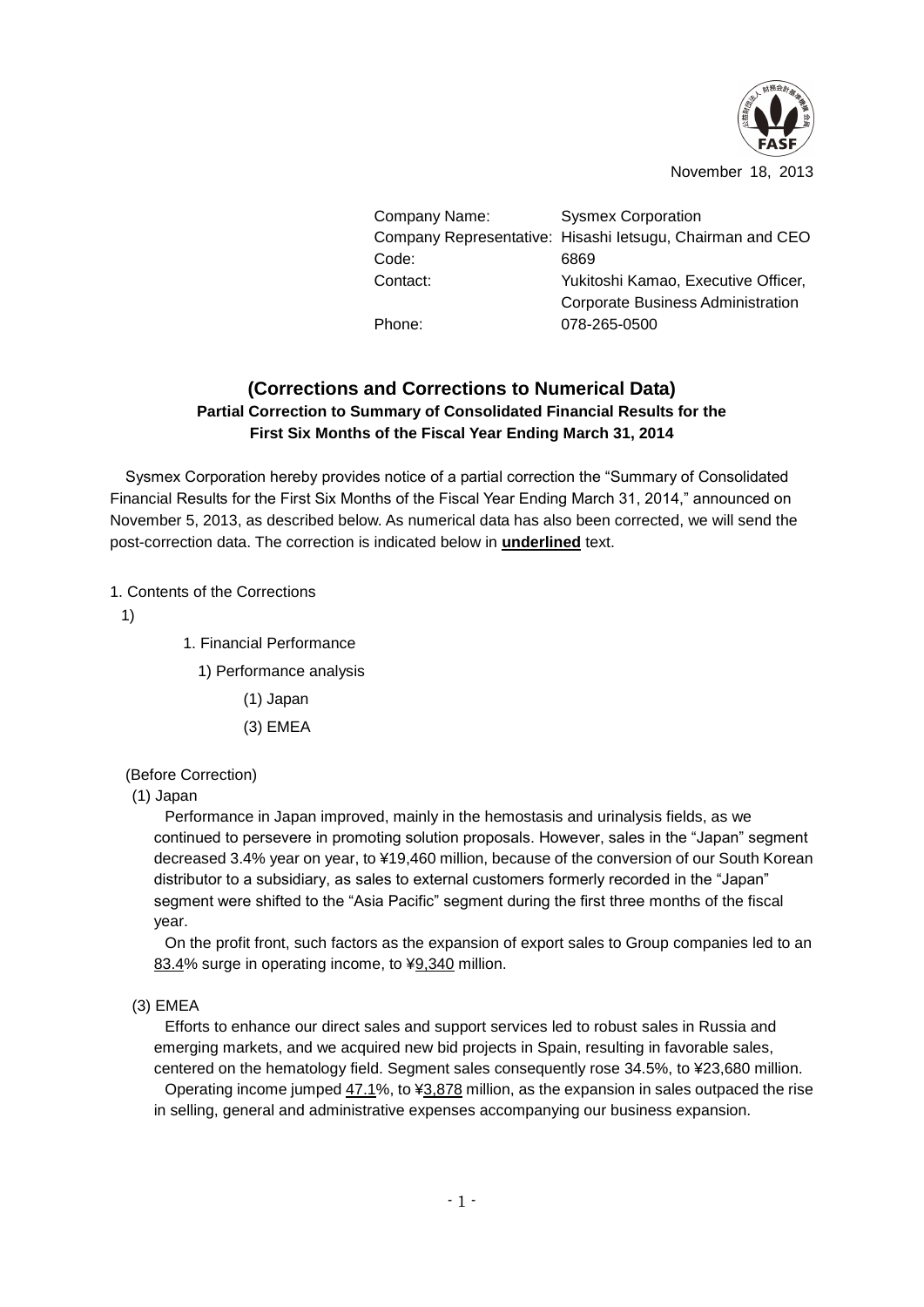### (After Correction)

### (1) Japan

Performance in Japan improved, mainly in the hemostasis and urinalysis fields, as we continued to persevere in promoting solution proposals. However, sales in the "Japan" segment decreased 3.4% year on year, to ¥19,460 million, because of the conversion of our South Korean distributor to a subsidiary, as sales to external customers formerly recorded in the "Japan" segment were shifted to the "Asia Pacific" segment during the first three months of the fiscal year.

On the profit front, such factors as the expansion of export sales to Group companies led to an 81.1% surge in operating income, to ¥9,224million.

### (3) EMEA

Efforts to enhance our direct sales and support services led to robust sales in Russia and emerging markets, and we acquired new bid projects in Spain, resulting in favorable sales, centered on the hematology field. Segment sales consequently rose 34.5%, to ¥23,680 million. Operating income jumped 56.1%, to ¥4,116 million, as the expansion in sales outpaced the rise in selling, general and administrative expenses accompanying our business expansion.

2)

Notes to the consolidated financial statements

(Segment information)

#### (Before Correction)

### Ⅱ Information on sales and income by geographic segment reported

1. Six months ended September 30, 2013

(Unit: Millions of Yen)

|                                | Japan  | Americas | <b>EMEA</b> | China  | Asia<br>Pacific | Total   | Reconciliations | Consolidated |
|--------------------------------|--------|----------|-------------|--------|-----------------|---------|-----------------|--------------|
| Sales and Operating income     |        |          |             |        |                 |         |                 |              |
| Sales                          |        |          |             |        |                 |         |                 |              |
| Net Sales to outside customers | 19,460 | 17,242   | 23,680      | 17,248 | 6,446           | 84,079  |                 | 84,079       |
| Inter-area transfer            | 29,037 | 2        | 351         | 2      | 80              | 29,473  | (29, 473)       |              |
| Total net sales                | 48,498 | 17,245   | 24,031      | 17,251 | 6,526           | 113,553 | (29, 473)       | 84,079       |
| Operating income               | 9,340  | 726      | 3,878       | 1,947  | 798             | 16,691  | (2,978)         | 13,712       |

Note:

1. Segment income reconciliations of minus ¥2,978 million include ¥64 million for the elimination of intersegment transfers, a negative ¥2,942 million in inventory adjustments and a minus ¥101 million in adiustments for noncurrent assets.

2. Segment income is adjusted to operating income on the consolidated statements of income.

3. The previous segment grouping called "Europe" actually included operations extending from Europe and including the Middle East and Africa. To making the naming more accurate, however, from the first quarter of the fiscal year ending March 31, 2014, the segment's name was changed to "EMEA." This naming change does not indicate any revision in the countries or regions accounted for by the grouping. In accordance with